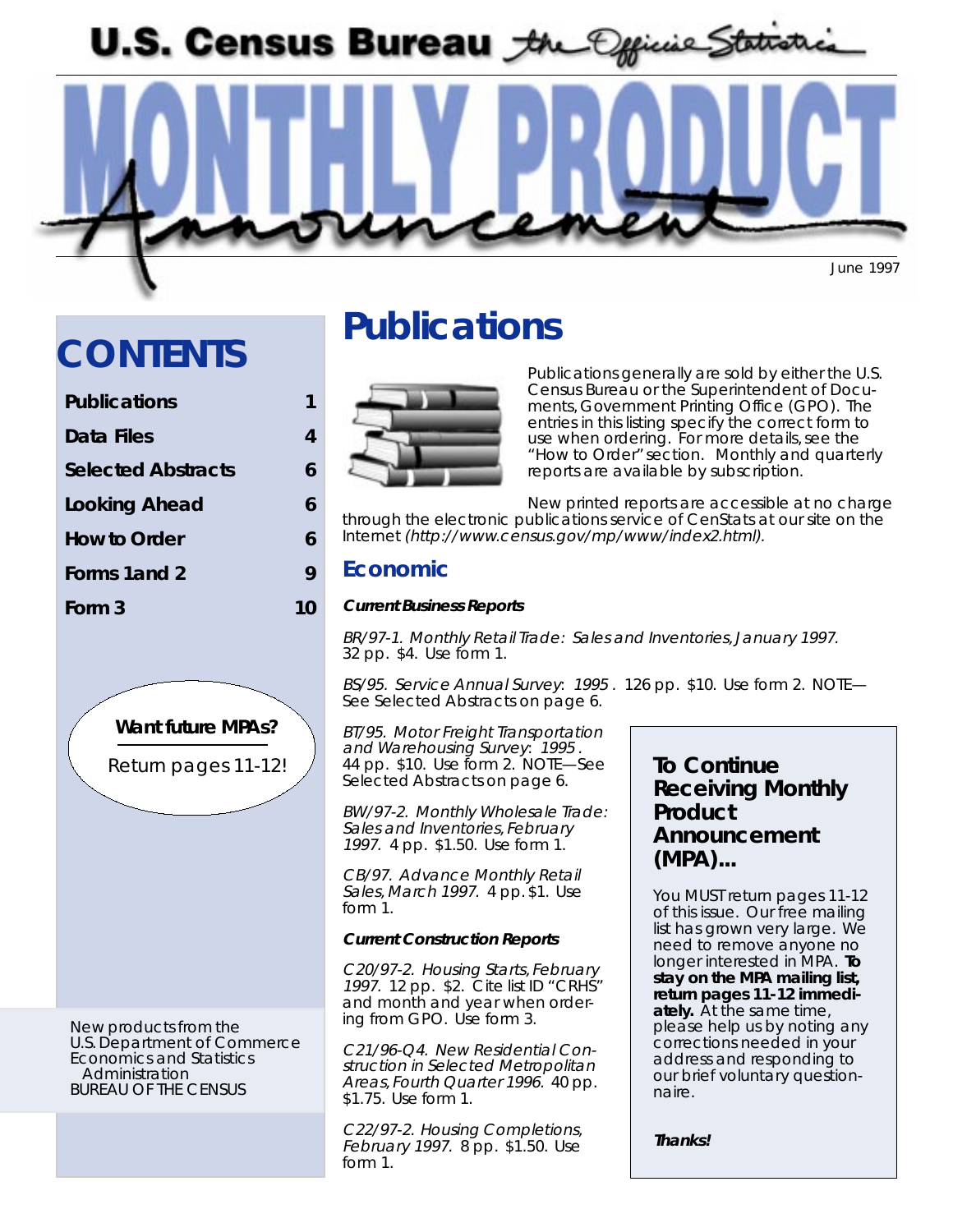### 2 Monthly Product Announcement June 1997

C25. New One-Family Houses Sold: January 1997, 20 pp., \$2; February 1997, 8 pp., \$2. Use form 1.

C30. Value of New Construction Put in Place: January 1997, 24 pp., \$2.75; February 1997, 24 pp., \$2.75. Cite list ID "CRCA" and month and year when ordering from GPO. Use form 3.

### **Current Foreign Trade Reports**

FT 895/96. U.S. Trade With Puerto Rico and U.S. Possessions: 1996. 284 pp. \$32. To order, contact Foreign Trade Division, telephone 301-457-2227.

FT 900-97-R02. U.S. International Trade in Goods and Services, February 1997. (Revised) 46 pp. \$15. (Includes the FT 900 Supplement.) Use form 2. To order, contact Foreign Trade Division, telephone 301-457-2227.

FT 920/97-2. U.S. Merchandise Trade: Selected Highlights, February 1997. 40 pp. \$25. To order, contact Foreign Trade Division, telephone 301-457-2227.

TQ 985/96-Q4. United States Foreign Trade: U.S. Waterborne Exports and General Imports, October-

December 1996. 42 pp. \$30. (Photocopy.) To order, contact Foreign Trade Division, telephone 301-457-2227.

### **Current Industrial Reports**

M3-1(97)-02. Manufacturers' Shipments, Inventories, and Orders, February 1997. 12 pp. \$1.75. Use form  $1$ 

# **General and Reference**

**Census and You**, Volume 32, No. 4. April 1997. 8 pp. \$2. Use form 1.

**Census Questionnaire Content, 1990**

CQC-19. We asked... You told us: Children Ever Born. 2 pp. No charge. Use form 2.

**Monthly Product Announcement** (MPA), April 1997. 8 pp. No charge. Use form 2.

### **Governments**

**CFFR/96. Consolidated Federal Funds Report: Fiscal Year 1996, County Areas.** 114 pp. \$10. Use form 1.

**FES/96. Federal Expenditures by State for Fiscal Year 1996**. 80 pp. \$10. Use form 1.



#### **Publication Announcement No. 198**

**Editor - Mary Kilbride**

#### **This announcement lists all products issued in April 1997.**

**For a free paper-copy subscription** or if you have any questions about the products listed in this issue, write or call Customer Services, Bureau of the Census, Washington, DC 20233. Phone 301-457-4100; TDD 301-457-4611; or fax 301-457-4714.

**For a free E-mail subscription** to MPA and other new product announcements, either (1) access our Internet Web site at http://www.census.gov/mp/www/subscribe.html#SUB and follow instructions, or (2) send an E-mail message to majordomo@census.gov including "subscribe product-announce" followed by your E-mail address.

**To access Monthly Product Announcement on the Internet,** the address is http://www.census.gov/mp/www/mpa.html#MPA.

Address questions and comments about MPA to Mary Kilbride at Customer Services, Bureau of the Census, Washington, DC 20233; telephone 301-457-1173.

### **Housing**

#### **Current Housing Reports**

H130/96-Q4. Market Absorption of Apartments, Fourth Quarter 1996— Absorptions (Completions in Third Quarter 1996). 16 pp. \$2. Use form 1.

H171/94. Supplement to the American Housing Survey for Selected Metropolitan Areas in 1994. 244 pp. \$10. Use form 1.

### **International**

#### **International Programs Center Staff Papers**

Order the following products from International Programs Center (IPC); fax 301-457-1539.

No. 85. Scientists and Engineers in Great Britain: 1991. 56 pp. \$5.

No. 86. The Demographic Impacts of HIV/AIDS: Perspectives From the World Population Profile: 1996. 52 pp. \$5.

# **Population**

#### **Current Population Reports**

#### **P-20. Population Characteristics**

494. The Foreign-Born Population: 1996. 6 pp. \$1.75. GPO S/N 803- 005-00096-6. Use form 3.

### **Population Paper Listings (PPL)**

For information about the following products, contact Population Division, Statistical Information Staff; telephone 301-457-2422.

PPL-58. The Foreign-Born Population: 1995. \$55.

PPL-59. The Foreign-Born Population: 1996. \$54.

PPL-60. (CO-96-1) Estimates of the Population of Counties: Annual Time Series, July 1, 1990 to July 1, 1996 (includes revised April 1, 1990 census population counts). \$38.

PPL-61. (CO-96-2) Demographic Components of Population Change of Counties: April 1, 1990 to July 1, 1996 (includes revised April 1, 1990 census population counts). \$29.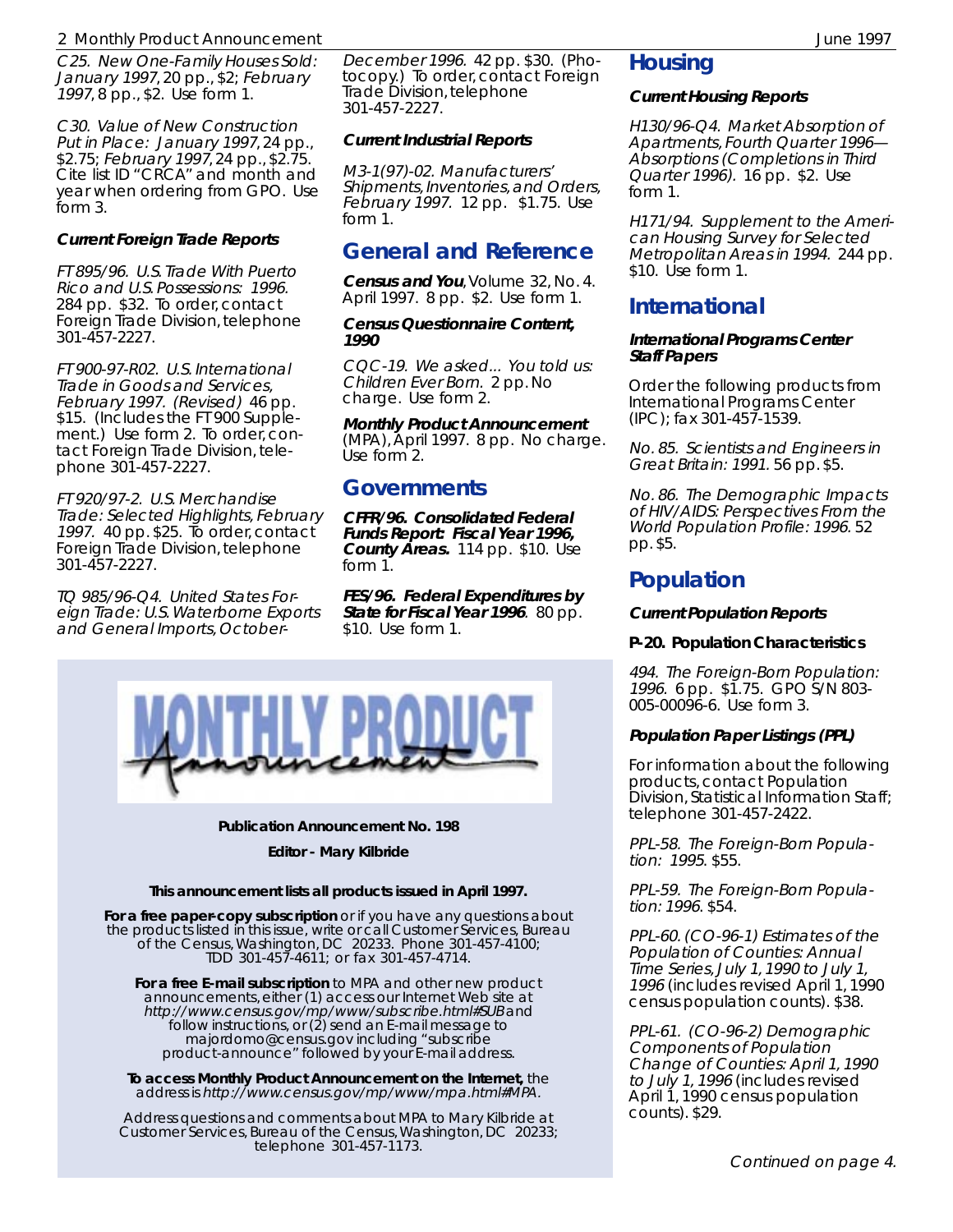

If you have a comprehensive interest in your local area, we can prepare a new, customized data product on CD-ROM for you! CountyScope™ brings together county and subcounty data from a dozen separate products and provides access with Windows<sup>TM</sup> software.

With CountyScope<sup>™</sup> you can point and click your way to almost all available census data at the county level and below. The data list includes:

- **\* 1990 Summary Tape File 1B (block data)**
- **\* 1990 Summary Tape File 3A (block groups, census tracts, places, minor civil divisions, county)**
- **\* 1990 Summary Tape File 3B (ZIP Code areas)**
- **\* 1990 Public Use Microdata Samples (where available; DOS only)**
- **\* 1990 County-to-County Migration**
- **\* 1992 and 1987 Economic Census: retail, service and manufacturing data for ZIP Code areas**
- **\* 1993-94 County Business Patterns**
- **\* 1994 ZIP Code Business Patterns**
- **\* 1994 Census Tract Street Index, Version 2**
- **\* 1995 TIGER/Line Files (DOS only)**
- **\* 1995 LandView II mapping system (DOS only)**

The Windows software allows access to all data, area by area. There is also provision for SQL access to the data with the option to view data across areas. When an address is found using the Census Tract Street Index® (CTSI), subsequent requests for summary tape file (STF) data allow for automatic selection of the tract (or place or ZIP Code area) associated with that address. Technical documentation for all products included is accessible via the Windows<sup>™</sup> software. You can also view your own files through the CountyScope<sup>™</sup> window.

The cost for the first metro county is \$400. For the first nonmetro county, assuming no metro counties are included, the cost is \$300. Additional metro counties are \$100, and additional nonmetro counties are \$60 when purchased simultaneously. All of the counties for a metro area will fit on a single CD, except for the five largest metro areas.

To order, call 301-457-4100. For technical details, call 301-457-1222 or send E-mail to David.C.Shaw@ccmail.census.gov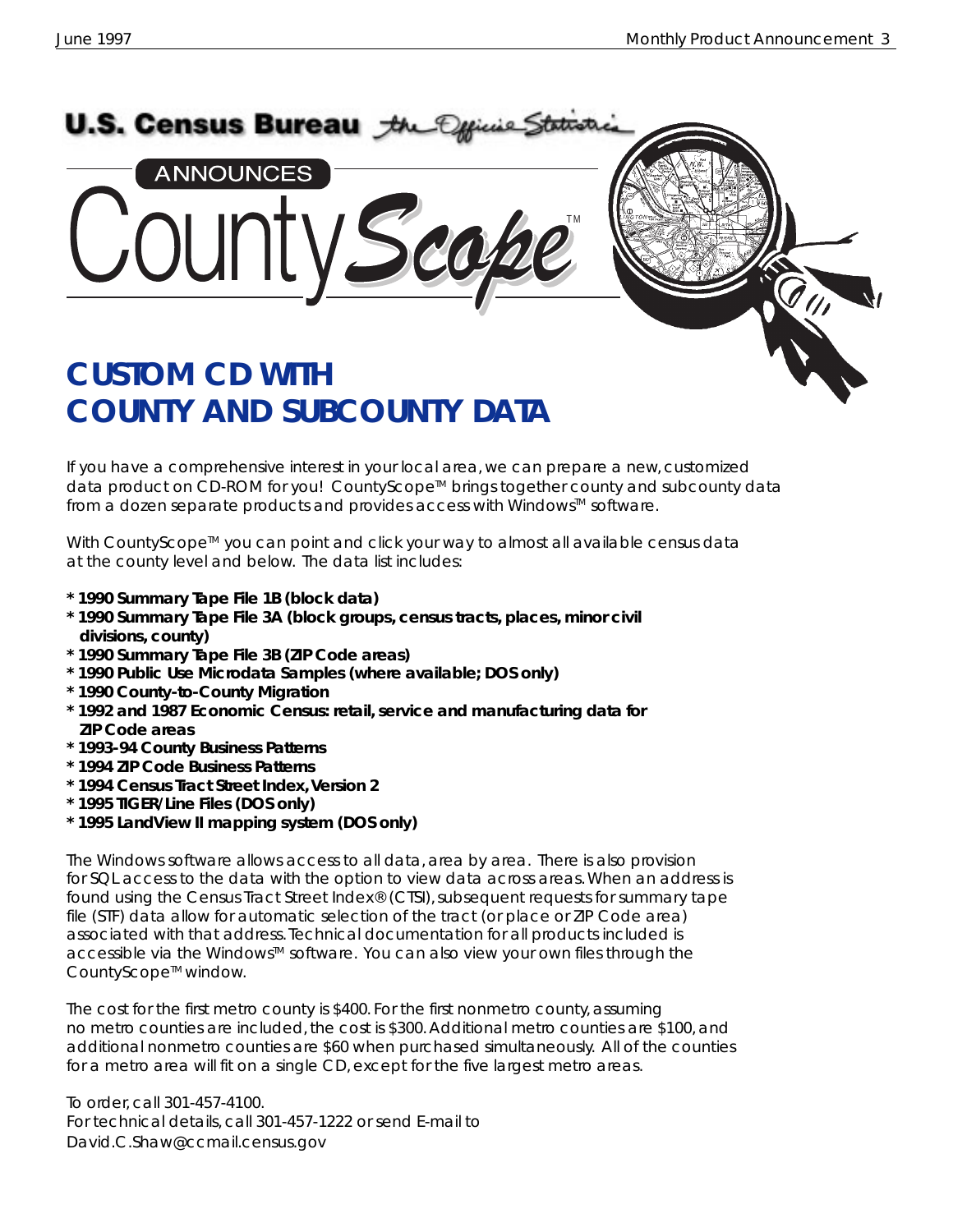### 4 Monthly Product Announcement June 1997

PPL-62. (CO-96-3) Estimates of the Population of Counties (Ranked by 1996 Population Size in U.S.): July 1, 1996 (includes revised April 1, 1990 census population counts). \$25.

PPL-63. (CO-96-4) Estimates of the Population of Counties (Ranked by 1996 Population Size in State) : July 1, 1996 (includes revised April 1, 1990 census population counts). \$28.50.

PPL-64. (CO-96-5) Estimates of the Population of Counties (Ranked by 1990-1996 Percent Population Change in U.S.): July 1, 1996 (includes revised April 1, 1990 census population counts). \$25.

PPL-65. (CO-96-6) Estimates of the Population of Counties (Ranked by 1990-1996 Percent Population Change in State): July 1, 1996 (includes revised April 1, 1990 census population counts). \$28.50.

**The above Estimates set (PPL-60 through PPL-65) is available on the Census Bureau's Internet site at http://www.census.gov/population/ www/estimates/countypop.html.**

PPL-68. Estimates of the Population of States by Age Groups and Sex: 1990 and 1996. \$14.

PPL-68 contains the following tables:

 Table 1. (ST-96-4) Total Population by Age Groups: April 1, 1990 (revised census population counts)

 Table 2. (ST-96-5) Male Population by Age Groups: April 1, 1990 (revised census population counts)

 Table 3. (ST-96-6) Female Population by Age Groups: April 1, 1990 (revised census population counts)

 Table 4. (ST-96-7) Total Population by Age Groups: July 1, 1996 (estimate)

 Table 5. (ST-96-8) Male Population by Age Groups: July 1, 1996 (estimate)

 Table 6. (ST-96-9) Female Population by Age Groups: July 1, 1996 (estimate)

**The above PPL-68 tables also are available on the Census Bureau's Internet site at**

**http://www.census.gov/ population/www/estimates/ statepop.html**

# **Data Files**

Data files recently released by the Census Bureau are listed below.

They are sold by Customer Services unless otherwise noted. Use form 2.

The cost of new files on computer tape generally is based

on the file size, with the minimum charge being \$175. The files are offered on tape reels or tape cartridges.

Data files also are offered on compact disc--read-only memory (CD-ROM), a 4 3/4-inch laser disc. The price for a mass-produced CD-ROM, prepared for popular files, generally is \$150.

CD-ROM's also can be prepared on request for other data files otherwise available only on tape reel or cartridge. The cost for such CD's is the same as the cost for the tape file. The CD files are ASCII copies in the same format as on tape, and they are not accompanied by software. Since the discs are specially prepared in response to customers' requests, orders take about 2 weeks. For further information about this service, contact Customer Services.

Files available on diskette ("floppies") for IBM and compatible microcomputers also are listed.

An ever increasing variety of data files and product information (including this publication) can be accessed via the Internet. (See "How to Order " on page 6 for more information.)

Technical documentation, included with each file order, also is generally available separately. The price varies.

Free Data Developments booklets provide brief descriptions of most

files. They may be requested from Customer Services. Use form 2.

## **Tapes**

To order, use form 2.

**Survey of Income and Program Participation (SIPP) 1993 Panel, Wave 9 Core Person Month.** \$350.

**Survey of Income and Program Participation (SIPP) 1992 Panel, Waves 1-10 Longitudinal File.** 6 reels**.** \$1,250.

### **Microcomputer Diskettes**

#### **Population Electronic Series (PE)**

To order, contact Population Division, Statistical Information Staff; telephone 301-457-2422.

PE-55. (CO-96-8) Estimates of the Population of Counties and Demographic Components of Population Change: Annual Time Series, July 1, 1990 to July 1, 1996. (Includes revised April 1, 1990 census population counts.) 5 diskettes. \$100. These diskettes contain the entire set of population estimates listed in the earlier population report section as PPL-60 through -65.

PE-56. Estimates of the Population of States by Age and Sex: 1990 to 1996. 2 diskettes. \$40. PE-56 contains the following tables: ST-96-12 through ST-96-19. Titled Estimates of the Population of the U.S. and States by Single Year of Age and Sex, it provides one file for each year from April 1, 1990 (revised census population counts) through July 1, 1996.

**Quarterly Financial Report (QFR) for Manufacturing, Mining, and Trade Corporations, Fourth Quarter 1996.** One diskette (3.5-inch doublesided/high density). \$66. To order, use form 2.

### **Online Data**

Census Bureau reports and a growing number of data files are accessible online via the Internet (http://www.census.gov/). For upto-date information on new addi-



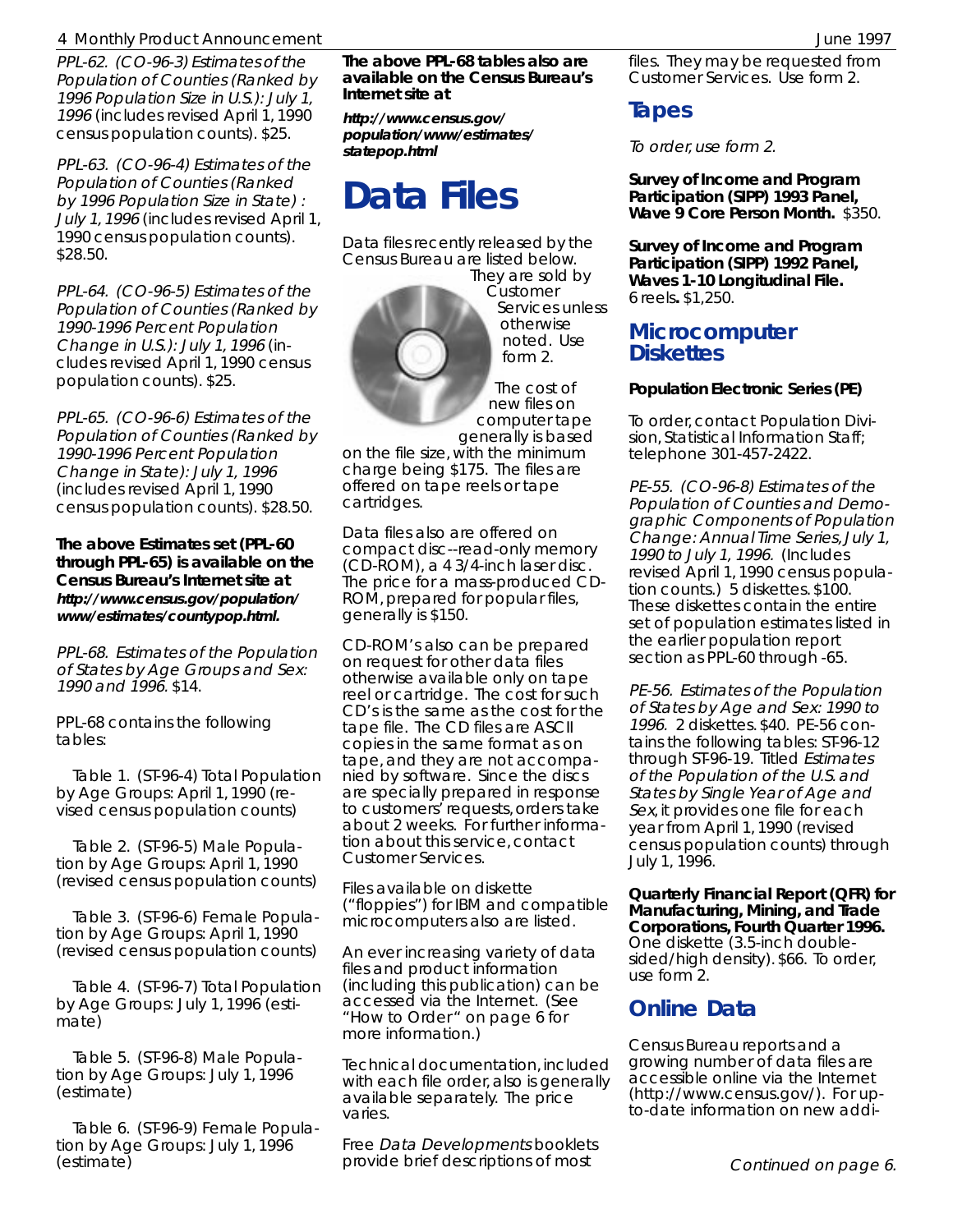# **CenStats** *Point-and-Click*

**Subscription Service**

**IS NOW AVAILABLE**



**Take a Test Drive and see popular Census Bureau data bases behind the CenStats button at http:// www.census.gov/mp/www/ index2.html**

# U.S. Census Bureau the Official State

*Access to Popular Census Bureau Databases on the Internet*

There's something **NEW** on the Census Bureau's Internet site! The CenStats electronic subscription service provides easy, convenient access to popular Census Bureau databases. CenStats can help you:

- Access detailed import and export information by Standard Industrial Trade Classification.
- Use data bases that let you look up a street address and get a neighborhood population profile.
- Search for, display, and print information that's currently available on selected Census CD-ROMs, such as USA Counties, ZIP Business Patterns, and County Business Patterns.

# **Subscribe NOW**

- ❏ Three-month subscription ...........................\$40
- ❏ Annual subscription ...................................\$125
- ❏ Multiple user subscription .........\$750 per year (Class C IP address)
- ❏ Multiple user subscription......\$2,500 per year (Class B IP address)

# **To subscribe**

**For credit card orders call:** Census Bureau 301-457-4100

**For mail orders:**

### **Make check payable to: Commerce-Census**

**Mail to:** U.S. Department of Commerce Bureau of the Census Department CENSTATSMPA P.O. Box 277943 Atlanta, GA 30384-7943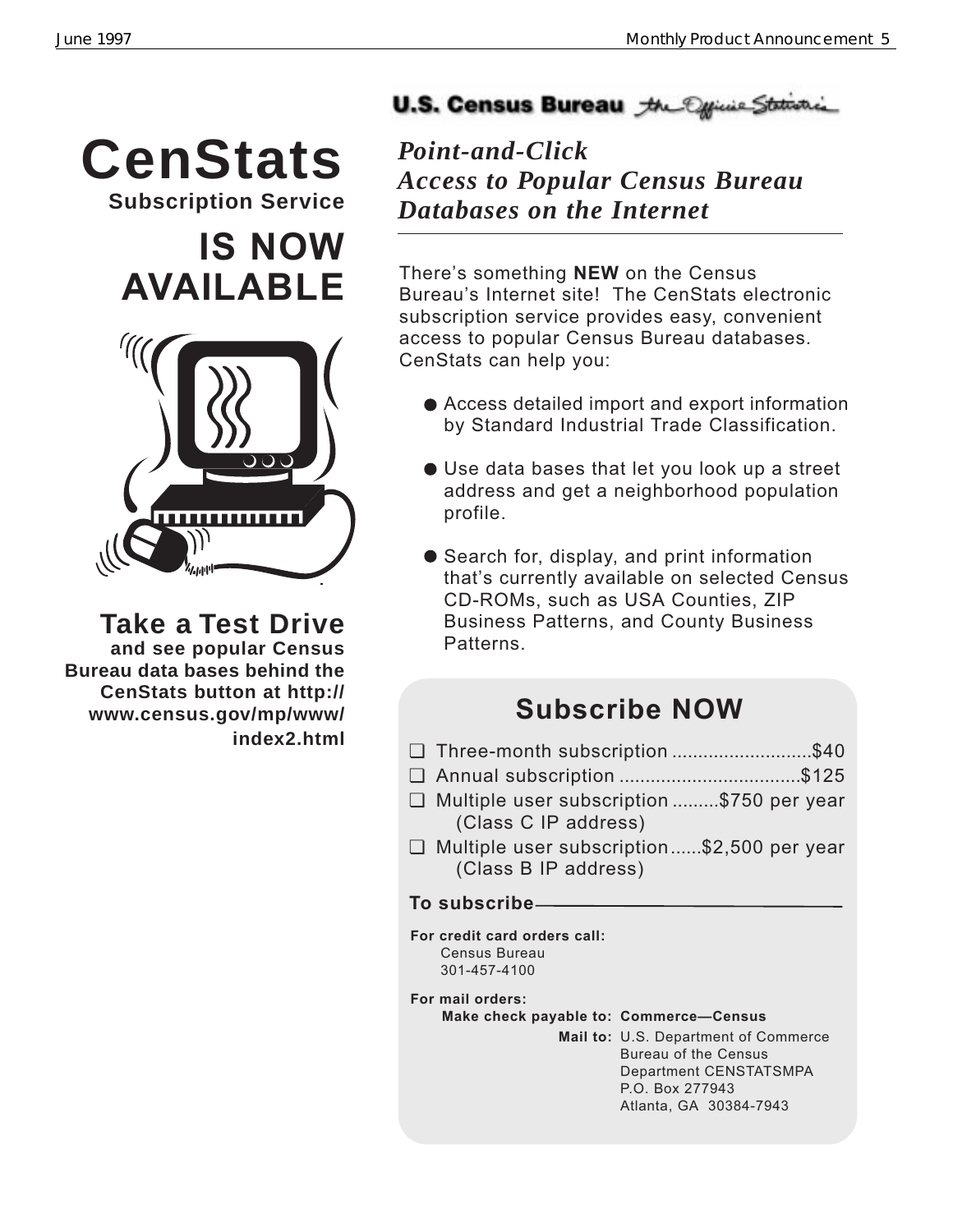### 6 Monthly Product Announcement June 1997

tions to our Web site, sign up for a free E-mail subscription to the Census I-Net Bulletin at http:// www.census.gov/mp/www/ subscribe.html#SUB. You also can sign up there for E-mail subscriptions to Monthly Product Announcement and Census and You.

# **Selected Abstracts**



This section features abstracts for various products released during the month or previously released products of wide

interest.

### **Motor Freight Transportation and Warehousing Survey: 1995** (BT/95)

Data time span-—1991 through 1995.

Geographic areas covered-— United States.

Subject content—This report provides detailed estimates of operating revenue and expenses for the for-hire employer trucking and public warehousing industries, as well as inventories of revenuegenerating freight equipment for the trucking industry. The survey excludes private motor-freight carriers that operate as auxiliary establishments to nontransportation companies and independent owner-operators with no paid employees.

 Current and prior years estimates, and estimates of year-to-year percentage changes are shown, along with estimated coefficients of variation for dollar volume estimates and year-to-year ratios.

44 pp. 1997. \$10. Use form 2.

**Service Annual Survey: 1995** (BS/95)

Data time span—1986 through 1995.

Geographic areas covered— United States.

Subject content—This report provides annual estimates of the dollar volume of receipts for selected personal, business, social, health, and professional services. For selected industries, separate estimates are given for receipts of taxable employer and nonemployer firms and revenues and expenses of employer firms exempt from Federal income taxes.

 Additional data beyond receipts (revenue) are provided for computer programming, data processing, and other computer-related services; automotive rental and leasing; amusement parks; offices and clinics of health practitioners; management and consulting services; personnel supply services; arrangers of passenger transportation; and nursing and personal care facilities.

 Current and prior year estimates and estimates of year-to-year percentage change are shown, along with estimated coefficients of variation for dollar volume estimates and year-to-year ratios.

126 pp. 1997. \$10. Use form 2.

# **Looking Ahead**



The products listed in this section are among those now in preparation and likely to

be available by the time you receive this issue. We have included prices and stock numbers (S/N's) for printed reports if this information has already been furnished by GPO.

 Ordering information for all the products listed here will be provided in future issues of MPA, or call 301-457-4100. Also, the Census Bureau's Internet site provides information online for ordering these products as they become available. See the "How to Order" section for more information.

# **Publications**

**1995 Annual Survey of Manufactures (ASM)**

Geographic Area Statistics

### **Current Population Reports**

### **P-20. Population Characteristics**

School Enrollment—Social and Economic Characteristics of **Students** 

### **International Brief**

Population Trends: India. No charge. Order from International Programs Center (IPC), Washington Plaza 2, Bureau of the Census, Washington, DC 20233-8860; telephone, 301-457-1351; fax, 301-457-1539.

# **How to Order**

# **Publications**



Most Census Bureau publications are available through one of three offices: the Census Bureau's Data Preparation Division (see order form 1), the Census Bureau's Customer Services (see form 2), or the Government Printing Office (see form 3). The new publication entries in this Monthly Product Announcement direct you to the right source by specifying the form to use or

specifying another office as the source.

As the forms indicate, both Customer Services and the Government Printing Office (GPO) accept phone or fax orders when you charge to VISA, MasterCard, or a deposit account. GPO also accepts the Discover card. Both offer express service for off-the-shelf products for an extra charge when you order by phone.

Generally, if you order 100 copies or more of a publication sent to one address, you may take a 25-percent discount.

# **Computer Files**

To order data files, mail or fax order form 2 or order by phone, unless the entry gives other instructions.

Technical documentation accompanies each file, or it often may be ordered separately, using form 2.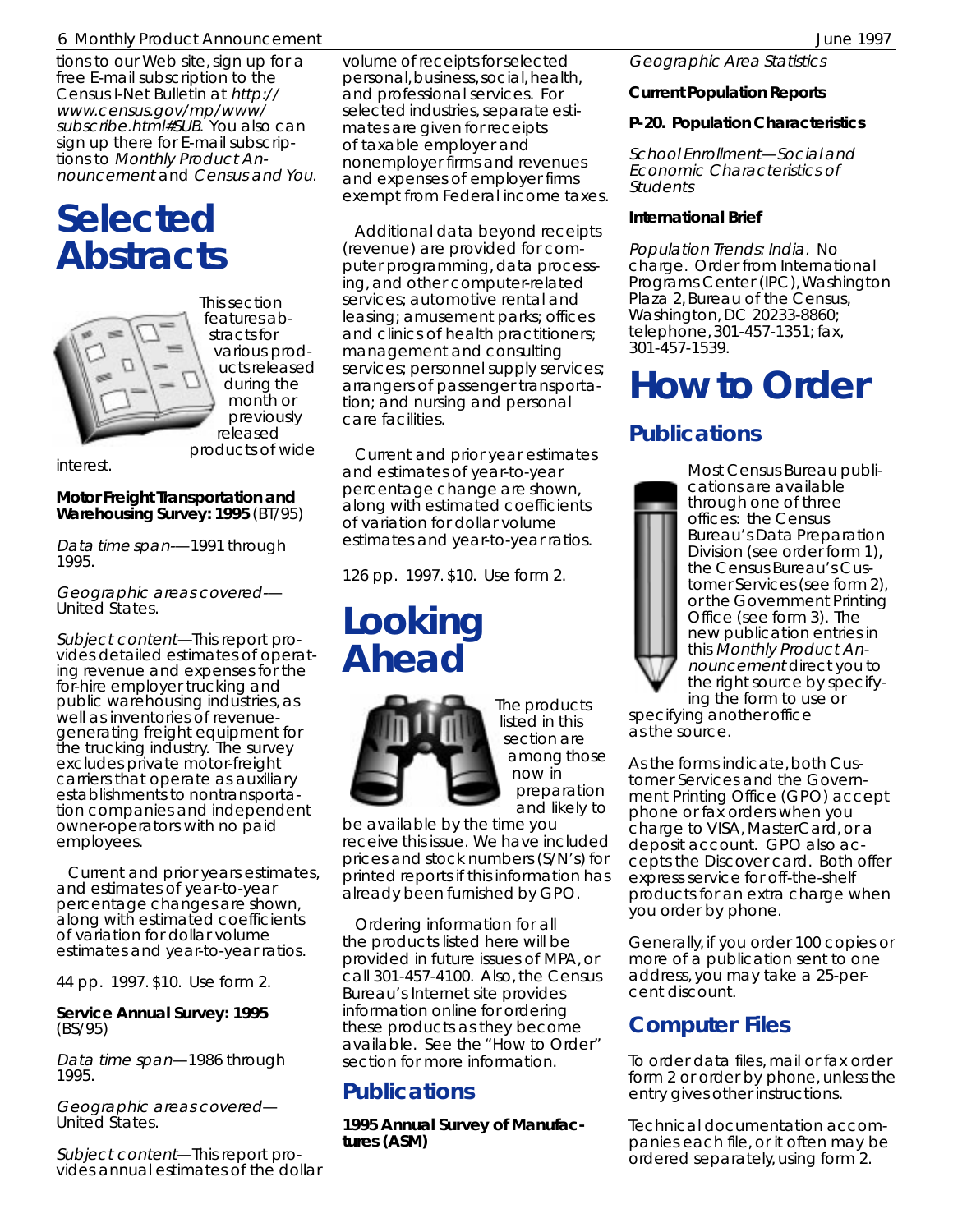Files on computer tape are offered on tape reels or tape cartridges. The tape cartridges are IBM 3480 compatible (operable with StorageTek 4780 tape subsystems and Digital Equipment Corporation VAX TA90 subsystems).

When mass-produced, files on CD-ROM (compact disc—read-only memory) also are listed in the "Data Files" section earlier in this publication. Customer Services offers priority service for off-the-shelf products for an extra \$25 fee when you order by phone or fax.

Other tape files can be produced on CD-ROM by special order for the price of the tape. See the discussion under "Data Files."

Some data files are available on diskettes for IBM and compatible microcomputers.

# **Internet Access**

Many reports and data files are accessible, in whole or in part, online through the Internet. You may reach our Internet site via these protocols:

**World-Wide Web:** http:// www.census.gov/

**FTP:** ftp ftp.census.gov

For information about our new CenStats electronic subscription service on the Internet, see page 5 or visit our site.

The Census Bureau also offers, at no charge, all printed reports issued beginning January 1996. The URL is http://www.census.gov/prod/ www/frames.html. For the latest online information about Census Bureau products and how to obtain them, try CenStore (http:// www.census.gov/mp/www/ censtore.html).

If you have technical questions, you may E-mail them to

# **Avoid Long Distance**

# **For Further Information**

Customer Services staff (301-457-4100; TDD: 301-457-4611) often can be of assistance. Staff at census regional offices also offer guidance and assistance to data users. They maintain a collection of Census Bureau reports that you can consult. To learn more, call the information specialist at these telephone numbers:

# **Other Useful Numbers**

| 800-523-3215 |
|--------------|
| 301-457-2668 |
| 301-457-1204 |
| 301-457-2822 |
| 301-457-4602 |
| 301-457-1166 |
| 301-457-2580 |
| 301-457-3041 |
| 301-457-1489 |
| 301-763-8553 |
| 301-763-8551 |
| 301-457-1242 |
| 301-457-2511 |
| 301-457-4587 |
| 301-457-2422 |
| 301-457-2800 |
| 301-457-1305 |
| 301-457-1171 |
| 301-457-1128 |
| 301-457-1305 |

For a complete telephone contacts list, phone 301-457-4100. Or go to this Internet address— http://www.census.gov/contacts/ www/contacts.html.

# **Charges! Fax Your Orders to Our New "888" Number**

Now you can save money and still get the same fast service as when you call Customer Services. When ordering a product available from Customer Services (Form 2), complete the form, including VISA, MasterCard, or census deposit account information, and fax it to our new toll-free order-desk number: 888-249-7295.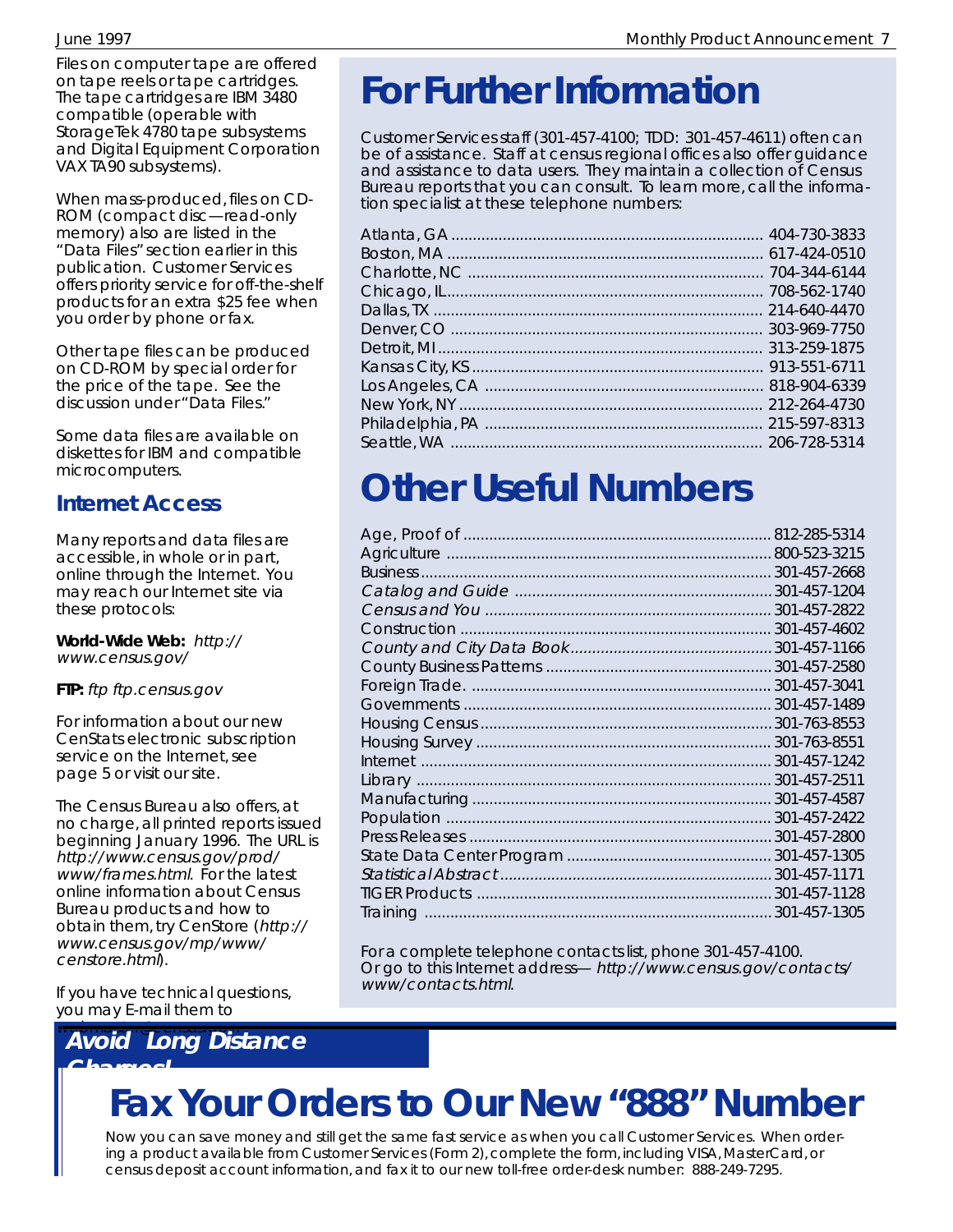$\mathbb{Z}^{\mathbb{Z}}$  and

P.O. Box 371954, Pittsburgh, PA 15250-7954

| <b>Subscribe Now!</b><br><b>Stay Tuned With</b><br><b>Census and You!</b>                                                                                                                                                                                             | Monthly News From the U.S. Bureau of the Census                                                |
|-----------------------------------------------------------------------------------------------------------------------------------------------------------------------------------------------------------------------------------------------------------------------|------------------------------------------------------------------------------------------------|
| More and more the Census Bureau is releasing<br>data on CD-ROM or through the Internet. Census<br>and You is your roadmap to the Census ramp off<br>the information superhighway.                                                                                     | Volume xx. No.xx<br>May xxxx<br><b>Just \$21</b>                                               |
| Read Census and You<br>and learn all about -                                                                                                                                                                                                                          | <b>Per Year</b>                                                                                |
| Socioeconomic and housing data from the censuses and the surveys that update them!                                                                                                                                                                                    |                                                                                                |
| Business in your city – the latest from the agriculture and economic censuses.<br>$\blacksquare$<br>Find out where business is booming.                                                                                                                               |                                                                                                |
| Plans for upcoming censuses.<br>ш                                                                                                                                                                                                                                     |                                                                                                |
| Local information sources.                                                                                                                                                                                                                                            |                                                                                                |
| Data on CD-ROM for the microcomputer user, with easy-to-use retrieval software.                                                                                                                                                                                       |                                                                                                |
| Vast Census Bureau data bases on the Internet.                                                                                                                                                                                                                        |                                                                                                |
|                                                                                                                                                                                                                                                                       | Valuable reference works like the Statistical Abstract and USA Counties - the best get better. |
| A yearly subscription to Census and You costs just \$21 (or \$26.25 for foreign mailing) – an<br>inexpensive way to spot the trends before they become clichés.                                                                                                       |                                                                                                |
| To subscribe, call the U.S. Government Printing Office at 202-512-1800 and charge to your<br>VISA, MasterCard, or GPO deposit account. Use the code "DUN." Or use the order form<br>below and return it with a check made payable to the Superintendent of Documents. |                                                                                                |
| Order Processing Code:<br>Superintendent of Documents Subscriptions Order Form                                                                                                                                                                                        |                                                                                                |
| 5622                                                                                                                                                                                                                                                                  | S <sub>3</sub><br>Charge your order.<br><b>VISA</b><br>MasterCard<br>It's easy!                |
| $\mathbf{YES}_{\mathbf{I}}$ enter my subscription(s) as follows:                                                                                                                                                                                                      | To fax your orders 202-512-2233<br>To phone your orders 202-512-1800                           |
| Census and You. List identification DUN. \$21 (\$26.25 for foreign mailing).                                                                                                                                                                                          |                                                                                                |
| The total cost of my order is \$_______. Price includes regular shipping and handling and is subject to change.                                                                                                                                                       |                                                                                                |
|                                                                                                                                                                                                                                                                       | For privacy protection, check the box below:<br>Do not make my name available to other mailers |
| Company or personal name<br>(Please type or print)                                                                                                                                                                                                                    | <b>Check method of payment:</b>                                                                |
| Additional address/attention line                                                                                                                                                                                                                                     | Check payable to the Superintendent of Documents<br>GPO deposit account<br>ப                   |
| Street address                                                                                                                                                                                                                                                        | VISA □ MasterCard<br>⊔                                                                         |
| City, State, ZIP Code                                                                                                                                                                                                                                                 |                                                                                                |
|                                                                                                                                                                                                                                                                       | Thank you for<br>(Expiration date)<br>your order!                                              |
| Daytime phone including area code                                                                                                                                                                                                                                     |                                                                                                |
| Purchase order number (optional)                                                                                                                                                                                                                                      | (Authorizing signature)<br>Mail To: New Order, Superintendent of Documents                     |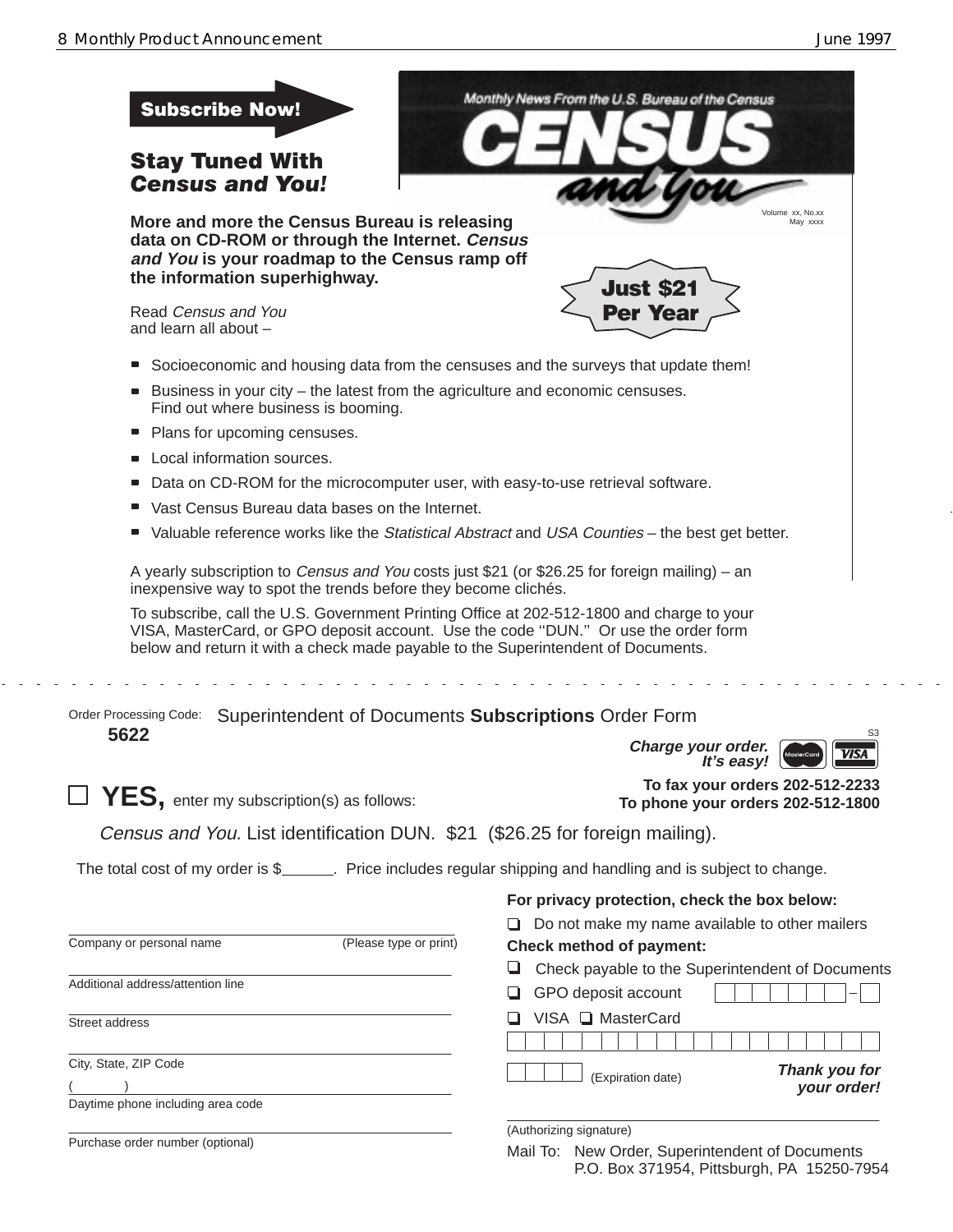. . . . .

# **Census Bureau Order Forms**

#### **FORM 1 —** *Use this form ONLY to order publications sold by the Census Bureau's facility in Jeffersonville, Indiana. If you have questions, call Customer Services at 301-457-4100.*

**Please Type or Print.** Prices include regular domestic postage and handling. International customers please add 25%.

| Qty.                                      | Series<br>number                                                    | Title                                                                                                                                                                                                                                                                                                                                                                                                                |                                                                                                                                                                                                                                                                                                                                                                                                                                           | Price<br>each                                                                         | Total<br>price                                  |
|-------------------------------------------|---------------------------------------------------------------------|----------------------------------------------------------------------------------------------------------------------------------------------------------------------------------------------------------------------------------------------------------------------------------------------------------------------------------------------------------------------------------------------------------------------|-------------------------------------------------------------------------------------------------------------------------------------------------------------------------------------------------------------------------------------------------------------------------------------------------------------------------------------------------------------------------------------------------------------------------------------------|---------------------------------------------------------------------------------------|-------------------------------------------------|
|                                           |                                                                     |                                                                                                                                                                                                                                                                                                                                                                                                                      |                                                                                                                                                                                                                                                                                                                                                                                                                                           |                                                                                       |                                                 |
|                                           |                                                                     |                                                                                                                                                                                                                                                                                                                                                                                                                      |                                                                                                                                                                                                                                                                                                                                                                                                                                           |                                                                                       |                                                 |
|                                           |                                                                     |                                                                                                                                                                                                                                                                                                                                                                                                                      | Total for publications                                                                                                                                                                                                                                                                                                                                                                                                                    |                                                                                       |                                                 |
|                                           | (Company or personal name)                                          | (Please type or print)                                                                                                                                                                                                                                                                                                                                                                                               | <b>Please Choose Method of Payment:</b>                                                                                                                                                                                                                                                                                                                                                                                                   |                                                                                       |                                                 |
|                                           | (Additional address/attention line)                                 |                                                                                                                                                                                                                                                                                                                                                                                                                      | Check payable to Commerce-Census                                                                                                                                                                                                                                                                                                                                                                                                          |                                                                                       |                                                 |
| (Street address)                          |                                                                     |                                                                                                                                                                                                                                                                                                                                                                                                                      | 9<br>Census deposit account                                                                                                                                                                                                                                                                                                                                                                                                               |                                                                                       |                                                 |
| (City, State, ZIP Code)                   |                                                                     |                                                                                                                                                                                                                                                                                                                                                                                                                      | Mail to: Bureau of the Census, DPD—Publications Unit,<br>1201 E. Tenth St., Jeffersonville, IN 47132                                                                                                                                                                                                                                                                                                                                      |                                                                                       |                                                 |
|                                           | (Daytime phone including area code)                                 | (Date)                                                                                                                                                                                                                                                                                                                                                                                                               |                                                                                                                                                                                                                                                                                                                                                                                                                                           |                                                                                       |                                                 |
|                                           | customers, please add 25%.                                          | technical documentation (TD), compact disc-read-only memory (CD-ROM),<br>tape to CD-ROM (T-CD), diskette (DISK), and selected publications (PUB).<br>Sales are final - with the exception that defective products may be returned within<br>90 days. If you have questions, call Customer Services at 301-457-4100.<br>Please Type or Print. All prices include regular domestic postage and handling. International | Charge your order.                                                                                                                                                                                                                                                                                                                                                                                                                        | MasterCard<br>It's easy!<br><b>Phone orders and</b><br>special handling: 301-457-4100 | <b>VISA</b><br>To fax your orders: 888-249-7295 |
| Qty.                                      | Media<br>(See abbrev. above)                                        |                                                                                                                                                                                                                                                                                                                                                                                                                      | Title/Series                                                                                                                                                                                                                                                                                                                                                                                                                              | Price<br>each                                                                         | Total<br>price                                  |
|                                           |                                                                     |                                                                                                                                                                                                                                                                                                                                                                                                                      |                                                                                                                                                                                                                                                                                                                                                                                                                                           |                                                                                       |                                                 |
|                                           |                                                                     |                                                                                                                                                                                                                                                                                                                                                                                                                      | Total for products listed (minimum order: \$10)                                                                                                                                                                                                                                                                                                                                                                                           |                                                                                       |                                                 |
| <b>OMPUTER TAPE<br/>STRUCTIONS</b><br>ິປິ | Please specify your choice of:<br><i>Tape Reel</i><br><b>EBCDIC</b> | All tape files are on 6250 bpi reels, have standard ANSI label-<br>ing, and are blocked at 32K bytes. They are also<br>available on IBM model 3480-compatible tape cartridges.<br>Tape Cartridge<br><i>or</i><br>ASCII<br>or                                                                                                                                                                                         | A machine-readable data dictionary generally is included without<br>charge with either format.<br>Other tape characteristics are available by special request for an addi-<br>tional handling fee of \$50. Before placing an order, make arrange-<br>ments by writing or faxing a description of your special requirements<br>to James Clark, ACSD, Rm. 2270-3, Bureau of the Census, Wash-<br>ington, DC 20233 (or fax to 301-457-4581). |                                                                                       |                                                 |
|                                           | (Company or personal name)                                          | (Please type or print)                                                                                                                                                                                                                                                                                                                                                                                               | <b>Please Choose Method of Payment:</b><br>Check payable to Commerce-Census                                                                                                                                                                                                                                                                                                                                                               |                                                                                       |                                                 |
|                                           | (Additional address/attention line)                                 |                                                                                                                                                                                                                                                                                                                                                                                                                      | Census deposit account<br>9<br>VISA or MasterCard Account                                                                                                                                                                                                                                                                                                                                                                                 |                                                                                       |                                                 |
| (Street address)                          |                                                                     |                                                                                                                                                                                                                                                                                                                                                                                                                      |                                                                                                                                                                                                                                                                                                                                                                                                                                           |                                                                                       |                                                 |
| (City, State, ZIP Code)                   |                                                                     |                                                                                                                                                                                                                                                                                                                                                                                                                      | (Name on card)                                                                                                                                                                                                                                                                                                                                                                                                                            |                                                                                       | <b>Expiration</b> date                          |
|                                           | (Daytime phone including area code)                                 | (Date)                                                                                                                                                                                                                                                                                                                                                                                                               | (Signature)                                                                                                                                                                                                                                                                                                                                                                                                                               |                                                                                       |                                                 |
| POF 869 9/96<br>(Supersedes 834)          |                                                                     |                                                                                                                                                                                                                                                                                                                                                                                                                      | Mail to: U.S. Department of Commerce, Bureau of the Census,<br>P.O. Box 277943, Atlanta, GA 30384-7943.                                                                                                                                                                                                                                                                                                                                   |                                                                                       |                                                 |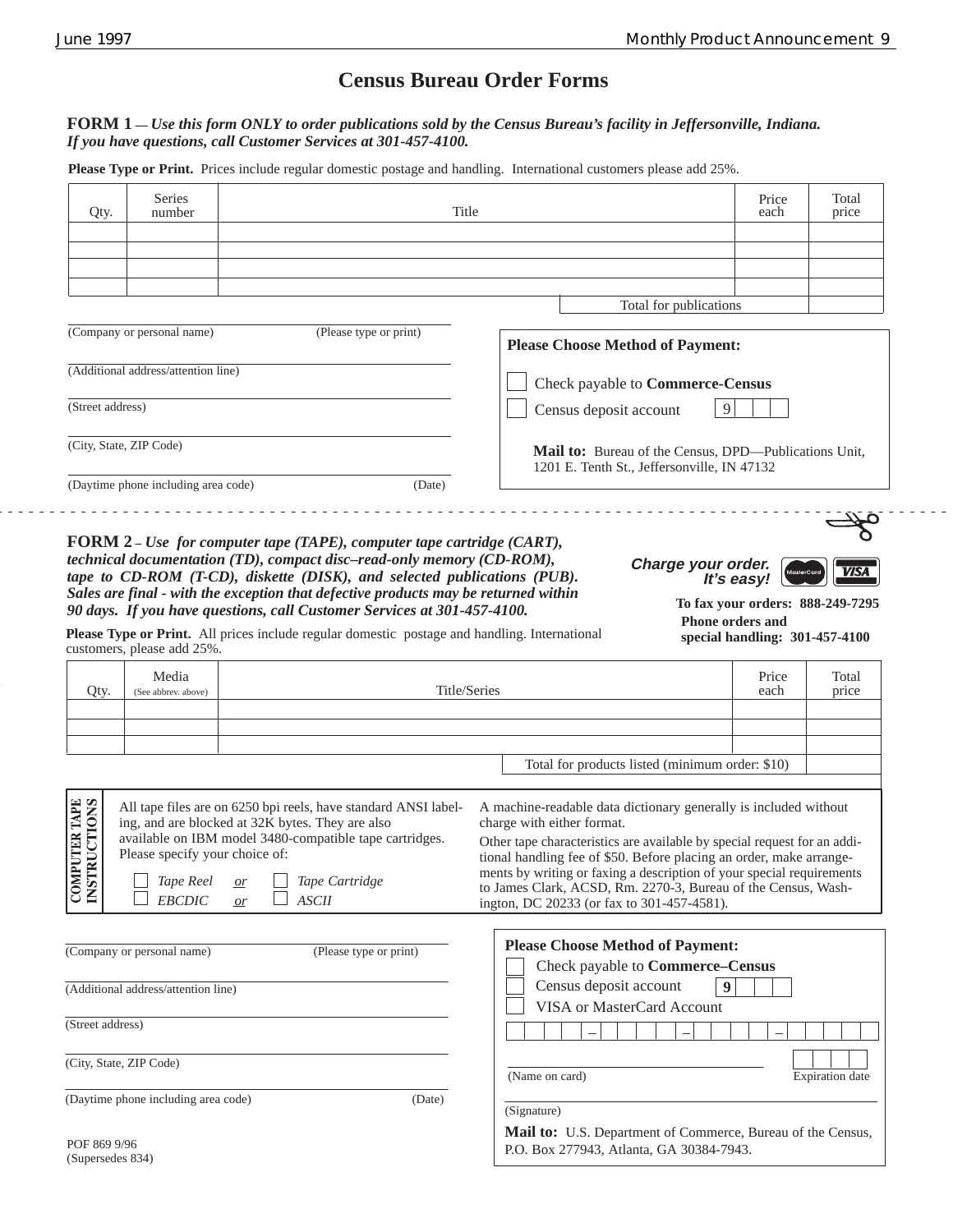**Charge your order.**



Mail to: Superintendent of Documents P.O. Box 371954, Pittsburgh, PA 15250-7954 Fax orders to: 202-512-2250 Phone orders to: 202-512-1800

Total cost of order

Order Processing Code: **\*6472 FORM 3**

### **Superintendent of Documents/GPO Order Form**

**Publications Please Type or Print** (Form is aligned for typewriter use.)

| Qty. | Stock number | Title                         | Price<br>each | Total<br>price |
|------|--------------|-------------------------------|---------------|----------------|
|      |              |                               |               |                |
|      |              |                               |               |                |
|      |              |                               |               |                |
|      |              |                               |               |                |
|      |              |                               |               |                |
|      |              |                               |               |                |
|      |              | <b>Total for Publications</b> |               |                |

### **Subscriptions**

| Qty. | (List ID) | Title                                                                                                           | Price<br>each           | Total<br>price |
|------|-----------|-----------------------------------------------------------------------------------------------------------------|-------------------------|----------------|
|      |           |                                                                                                                 |                         |                |
|      |           |                                                                                                                 |                         |                |
|      |           |                                                                                                                 |                         |                |
|      |           |                                                                                                                 |                         |                |
|      |           |                                                                                                                 | Total for subscriptions |                |
|      |           | the contract of the contract of the contract of the contract of the contract of the contract of the contract of |                         |                |

**NOTE:** Prices include regular domestic postage and handling and are subject to change. International customers please add 25%.

| (Please type or print)<br>Company or personal name |  | For privacy protection, check the box below:<br>Do not make my name available to other mailers |  |  |
|----------------------------------------------------|--|------------------------------------------------------------------------------------------------|--|--|
|                                                    |  |                                                                                                |  |  |
|                                                    |  | Check payable to the Superintendent of Documents                                               |  |  |
| Street address                                     |  | <b>GPO</b> Deposit Account<br>-                                                                |  |  |
| City, State, ZIP Code                              |  | <b>MasterCard</b><br>Discover/NOVUS<br><b>VISA</b>                                             |  |  |
|                                                    |  |                                                                                                |  |  |
| Daytime phone including area code                  |  | <b>Thank you for your order!</b><br>(expiration date)                                          |  |  |
| Purchase Order Number (optional)                   |  |                                                                                                |  |  |

(Authorizing Signature)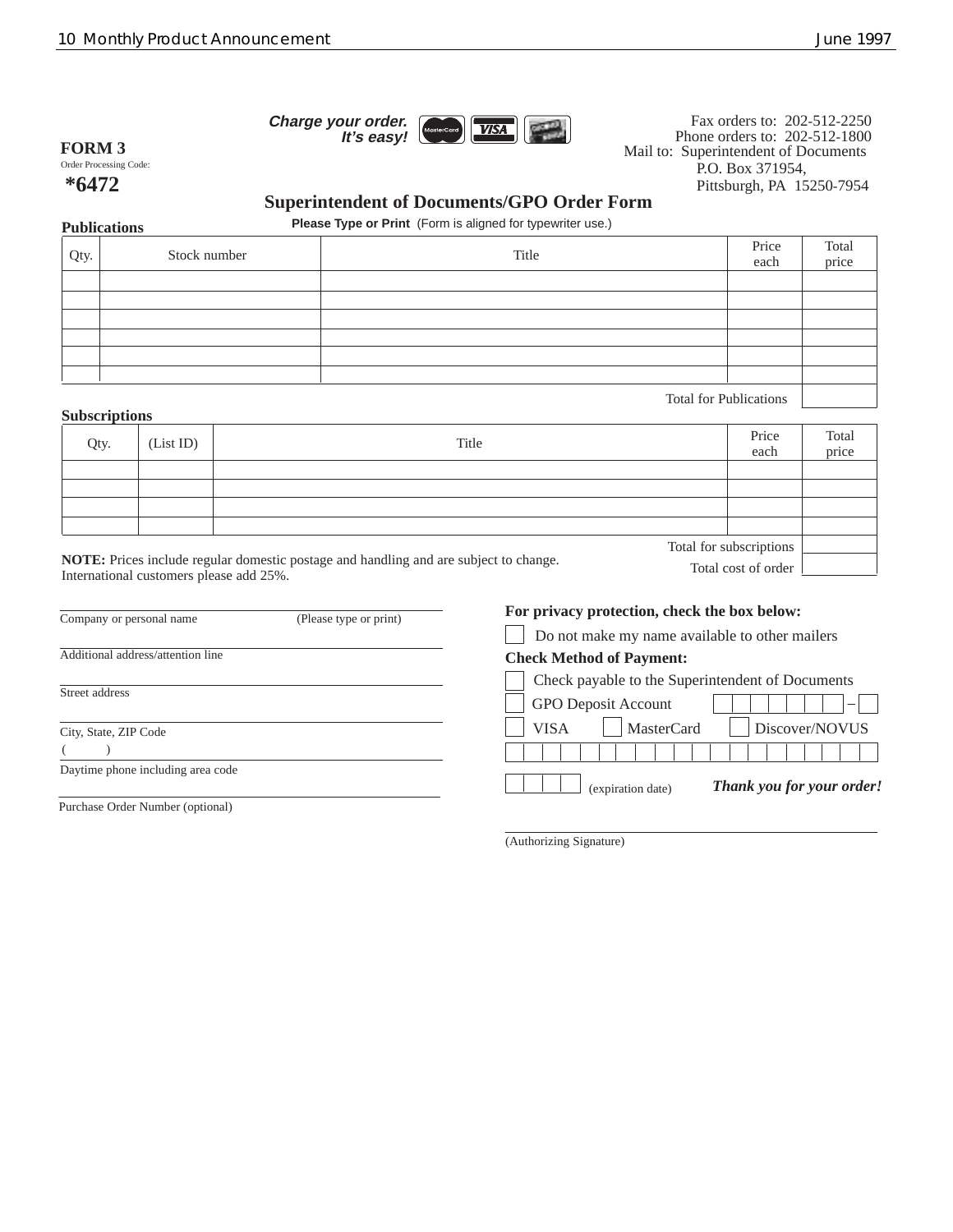# **HOW TO CONTINUE YOUR MPA SUBSCRIPTION**

If you would like to continue receiving the Monthly Product Announcement (MPA), **YOU MUST RETURN THIS PAGE** (or a photocopy of both sides) by July 31. Please make sure we have an accurate and complete address for you–write in any corrections by your address label on the back.

| We'd like to learn about your needs and expectation for future editions. Please take a few moments       |            |     |
|----------------------------------------------------------------------------------------------------------|------------|-----|
| to fill in this questionnaire. Your participation in this survey is voluntary and your responses will be |            |     |
| kept confidential. (If you are not the end-user of the MPA, please pass this on to the appropriate       |            |     |
| person in your organization.)                                                                            |            |     |
|                                                                                                          | <b>Yes</b> | No. |

|                           |                                                                |                |                                                                                                                                                                                                                         |  |                  | H                        |
|---------------------------|----------------------------------------------------------------|----------------|-------------------------------------------------------------------------------------------------------------------------------------------------------------------------------------------------------------------------|--|------------------|--------------------------|
|                           |                                                                |                |                                                                                                                                                                                                                         |  |                  |                          |
|                           |                                                                |                |                                                                                                                                                                                                                         |  |                  | H                        |
|                           |                                                                |                |                                                                                                                                                                                                                         |  | Yes Uncertain No |                          |
|                           | 4. Do you expect to access MPA via the Internet in the future? |                |                                                                                                                                                                                                                         |  |                  | $\overline{\phantom{0}}$ |
|                           |                                                                |                | 5. Do you or would you like to receive MPA free by E-mail subscription?                                                                                                                                                 |  | П                | $\mathbf{I}$             |
|                           | label before mailing back this form.                           |                | 6. Since MPA is accessible via the Internet and by E-mail subscription,<br>would you still like to continue receiving MPA in print? $\Box$<br>If you answered "No" to question 6, please write "CANCEL" by your address |  | H                |                          |
|                           |                                                                |                | 7. How useful would you find an annual issue of MPA that is an accumulation of<br>entries for all products released during the previous 12-month period?                                                                |  |                  |                          |
| $\Box$ Very useful        | $\Box$ Useful                                                  | $\Box$ Neutral | $\Box$ Of little use                                                                                                                                                                                                    |  | Not needed       |                          |
| MPA.                      |                                                                |                | 8. Please estimate how many Census Bureau products you or your organization has<br>ordered within the past 12 months as a result of referring to your copies of the                                                     |  |                  |                          |
| <b>None</b>               | $11-5$                                                         | $16-9$         | $\Box$ 10 or more                                                                                                                                                                                                       |  | Don't know       |                          |
|                           |                                                                |                |                                                                                                                                                                                                                         |  | <b>Yes</b>       | No<br>ш                  |
|                           | If you answered "Yes" to this question, skip to question 11.   |                |                                                                                                                                                                                                                         |  |                  |                          |
| <b>Catalog and Guide.</b> |                                                                |                | 10. If you answered "No" to question 9, please state why you don't use/need the Census                                                                                                                                  |  |                  |                          |
|                           |                                                                |                |                                                                                                                                                                                                                         |  |                  |                          |
|                           |                                                                |                |                                                                                                                                                                                                                         |  |                  |                          |
|                           |                                                                |                |                                                                                                                                                                                                                         |  |                  |                          |
|                           |                                                                |                |                                                                                                                                                                                                                         |  |                  |                          |
|                           |                                                                |                |                                                                                                                                                                                                                         |  |                  |                          |